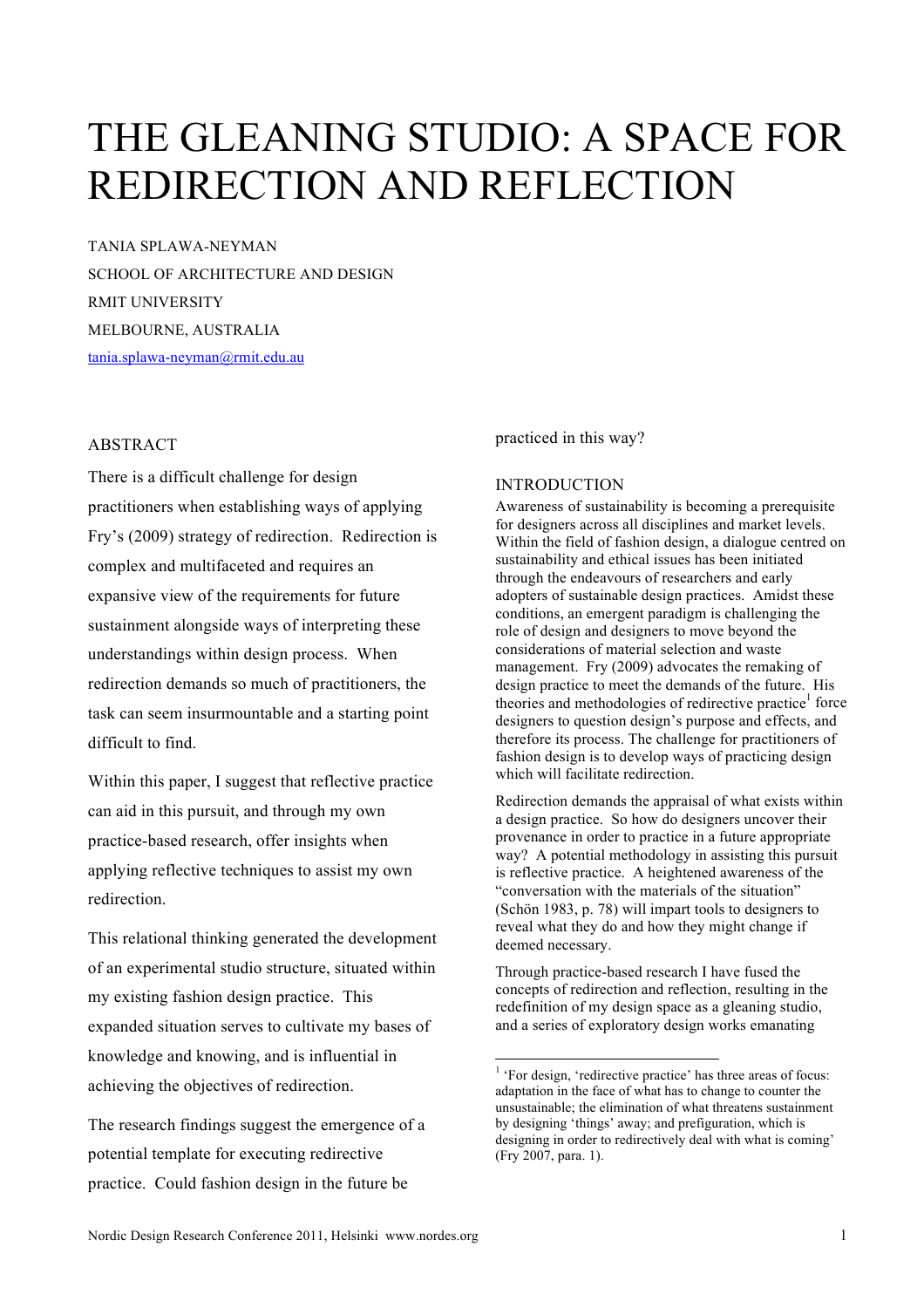from this space. Within this exploratory paper, these manifestations raise questions regarding future fashion design praxis, whilst presenting a potential template for redirection. The presentation of a selected design work invites the discussion of the agency of designed objects, pertaining to the objectives of futuring.

## REDIRECTION & REFLECTION

At its most basic level, sustainability has been concerned with material selection. However, as part of the future sustainment of our structured world, Fry (2009) suggests that, "fundamentally, design has to serve the creation of futures within which humanity, in its independent condition of being, has to be redirected toward sustain-ability." (Fry 2009, p.118) Note here that sustain-ability is differentiated from sustainability, as it is "a means to secure and maintain a qualitative condition of being over time" (Fry 2009, p. 43), thus is a process rather than an endpoint. Fry makes a poignant point that without sustain-ability, we have no future, we are lost, we have nothing. The central core of design futuring<sup>2</sup> is the pressing necessity to enact design practice which will create a future. As the named strategy to implement futuring, redirective practice is complex and multifaceted. Essentially it has the characteristics of:

- Remaking how we think, as opposed to only rethinking
- Identifying and changing our processes and outcomes which defuture
- Rematerializing valuable existing knowledge and ways which are compatible with a self sustaining future
- Developing new knowledge and actions which have sustain-ability

As a fashion design practitioner, engagement with the methodologies of reflective practice is effective in meeting the challenges presented by the demands of redirection. Maintaining reflective conversations within the design situation fosters the perception and progression of what a designer knows. I found that insightful probing results through Schön's (1983) reflective techniques of frame analysis (discovering my own strategies of attention), and seeing-as (where analogy and metaphor connect the familiar and unfamiliar).

## GLEANING AND DESIGN PRACTICE

The reuse of material and waste, both post production and post consumer, is well established within art and design practice, and was documented substantially by Agnes Varda in *The gleaners and I* (2000) and the

follow up in 2002. This documentary served as inspiration for a generative metaphor within my research – the concept of gleaning. Gleaning is the gathering of the leftovers of production or society, commonly rejected due to non-conformity to mainstream standards. The act of gleaning is traditionally part of the agricultural system, where the poor were given the right to gather the leftovers from harvest.

In relation to design practice, gleaning as a metaphor transcends the reuse of materials alone. It achieves the aims of redirective practice by uncovering valuable existing knowledge, and revealing inconspicuous aspects of knowing in practice<sup>3</sup>. Within the situation of design, gleaning opportunity lies within the physical/material leftovers from previous projects, alongside the skill set and knowing of the practitioner. These leftovers are picked over and scrutinized to ascertain their value and potential contribution to the redirective practice. This reflective process must be applied in-action, which necessitates the consideration of other attributes of the practice.

#### THE GLEANING STUDIO

Redirection forces a comprehensive overhaul of all aspects of practice, with particular focus on the sustaining abilities of the practitioner her/himself. Within my own fashion practice, it was clear that the place of my design activity required development in correspondence with the expansion of my designerly thinking and knowing. In *Design Futuring*, one of the strategies of a redirected architectural practice is the establishment of an urban farm (Fry 2009, p.230). Taking influence from this example, the growing of food and the positive actioning through nurturing, nourishment and environmental flow on effects could be called upon as a personal and existing contribution towards sustainment.

Just outside the scope of my home based workroom was a redirective opportunity in the form of a small adjoining vegetable patch which I have tended for approximately three years.

Figure 1 depicts a bird's eye plan of my property, the house highlighted, and the expanded studio circled. On the right, is a close up of the space comprising the workroom (a converted garage) and the patch. Combined, they form the studio, where as part of daily habitual work I tend to the patch alongside activities of design and make. This new design space, as well as situating the research in terms of redirection, extends the insights into my fashion practice through additional gleaning opportunities.

The studio is a place, but also becomes a tool within the reflective conversation. The conversation occurs between the happenings within the patch and the workroom, and the window between the two places

<sup>&</sup>lt;sup>2</sup>  $2\degree$  Defuturing is 'the essence of any material condition of unsustainability, where the actions of today take futures away from ourselves and other living species' (Fry 2009, p.1). Therefore, futuring, by default is defined as actions that will create a future.

<sup>&</sup>lt;sup>3</sup> Knowing is distinct from knowledge in that it is "the realm" of skills...part of thinking and doing" (Downton 2003, p. 93)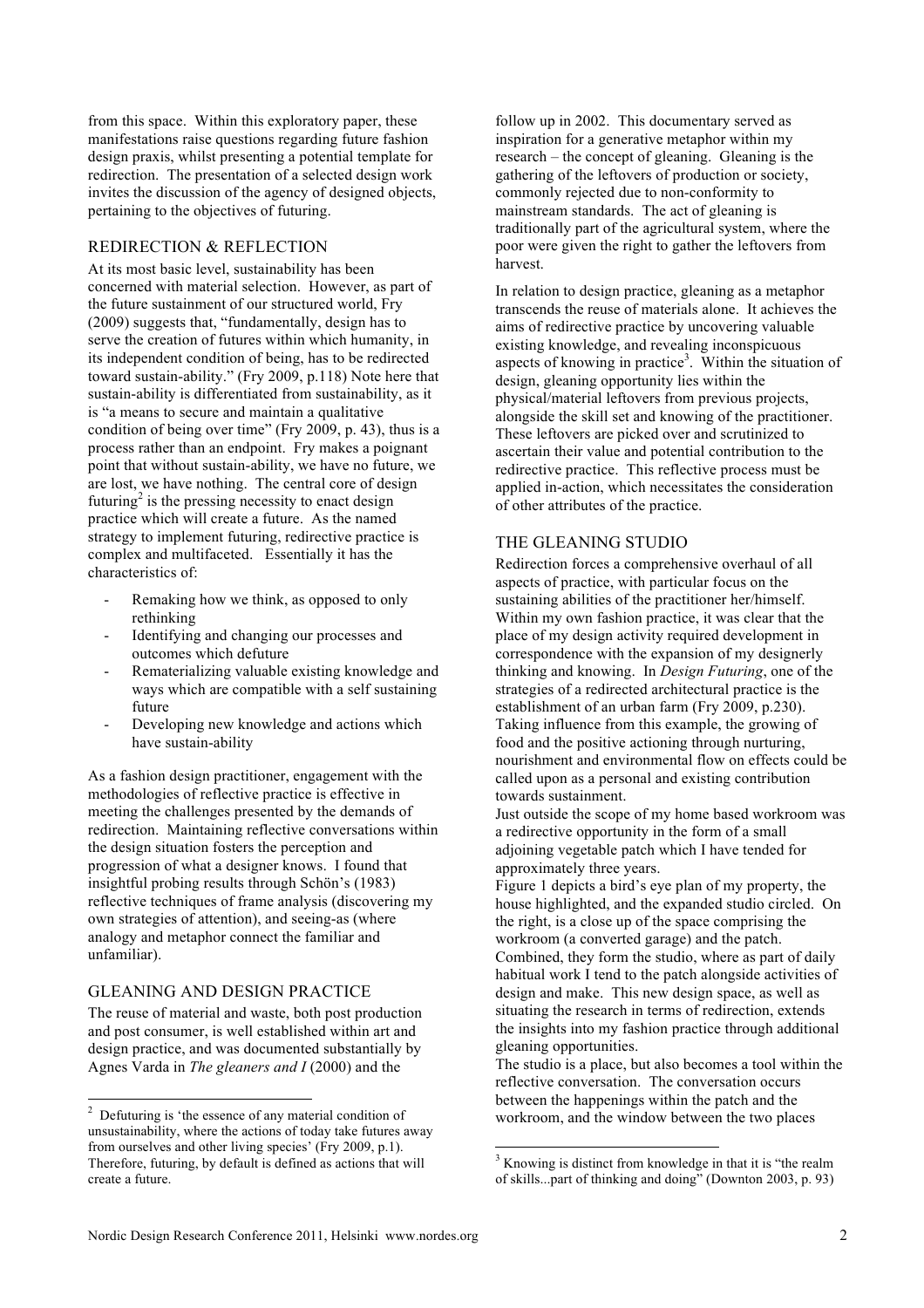becomes the mechanism which allows this conversation within the studio (Figure 2). The window then becomes a reflective space, which can be viewed from both perspectives, as well as offering an experience of the other from within (Figure 3).



Figure 1 – The proposed gleaning studio



Figure 2 – The reflective conversation forms a reflective space



Figure  $3 - An$  experience of the patch from within the workroom

The design potential emanating from this studio proposition raises questions as to what sort of design and designed product could come from this space, however the critical question is, what *should* come from this space?

#### WHAT DOES DESIGN GATHER?

The dilemma of what designers should be designing is real when attempting redirection, with one of the first line strategies being elimination - to design nothing. The recognition of the linkage between design and time, and the key understanding of what design designs is essential. Anne-Marie Willis (2006) offers a philosophical perspective on the agency of designed objects through the comparison of a tetra pack juice box with Heidegger's thinging jug. In the essay *The Thing* Heidegger's jug gathers, holds and outpours a drink that gifts a shared experience (Heidegger & Hofstadter 2001). Conversely, the "juice box gathers fruit juices and packaging materials from different parts of the world...it quenches thirst and nourishes, but...it is not part of giving or sharing...it designs individual consumption on the move...and drinking as an individualised, rather than communal activity" (Willis 2006, para. 42).

As well as giving a perspective on consumed objects, Heidegger's jug also gives a way of thinking about the implications which gathering actions have for design. What is gathered by objects defines how they presence<sup>4</sup> themselves in the world through the creation of a mesh of meaning which we then relate to. In the example of Heidegger's jug, its gathering action in holding and outpouring is its presencing. This becomes part of the gleaned information which, as in the example of the tetra pak juice box, can be used to give clues as to the wider implications of what is designed.

## GLEANING APRONS

What do we really need? What *should* I design? In responding to these challenges, I envisioned a simple idea of a garment to wear within the expanded studio, which could also reflect the lifestyle choice of growing your own food. With reference to overspecialised products, my tongue in cheek response is 'an apron for picking broadbeans' and ultimately, a series of aprons for various purposes and degrees of usefulness and unusefulness.

A gleaner of bygone times in *The gleaners and I* (Varda 2000), says that she "wore a large apron", triggering my recollection that when gleaning, the actual apron is used to gather. An apron for gleaning has a commonality with Heidegger's thinging jug. They both act as vessels which presence themselves through their ability to gather, hold, and then release their contents as a gift or

 $\frac{1}{4}$ <sup>4</sup> Presencing is a thing's essential nature.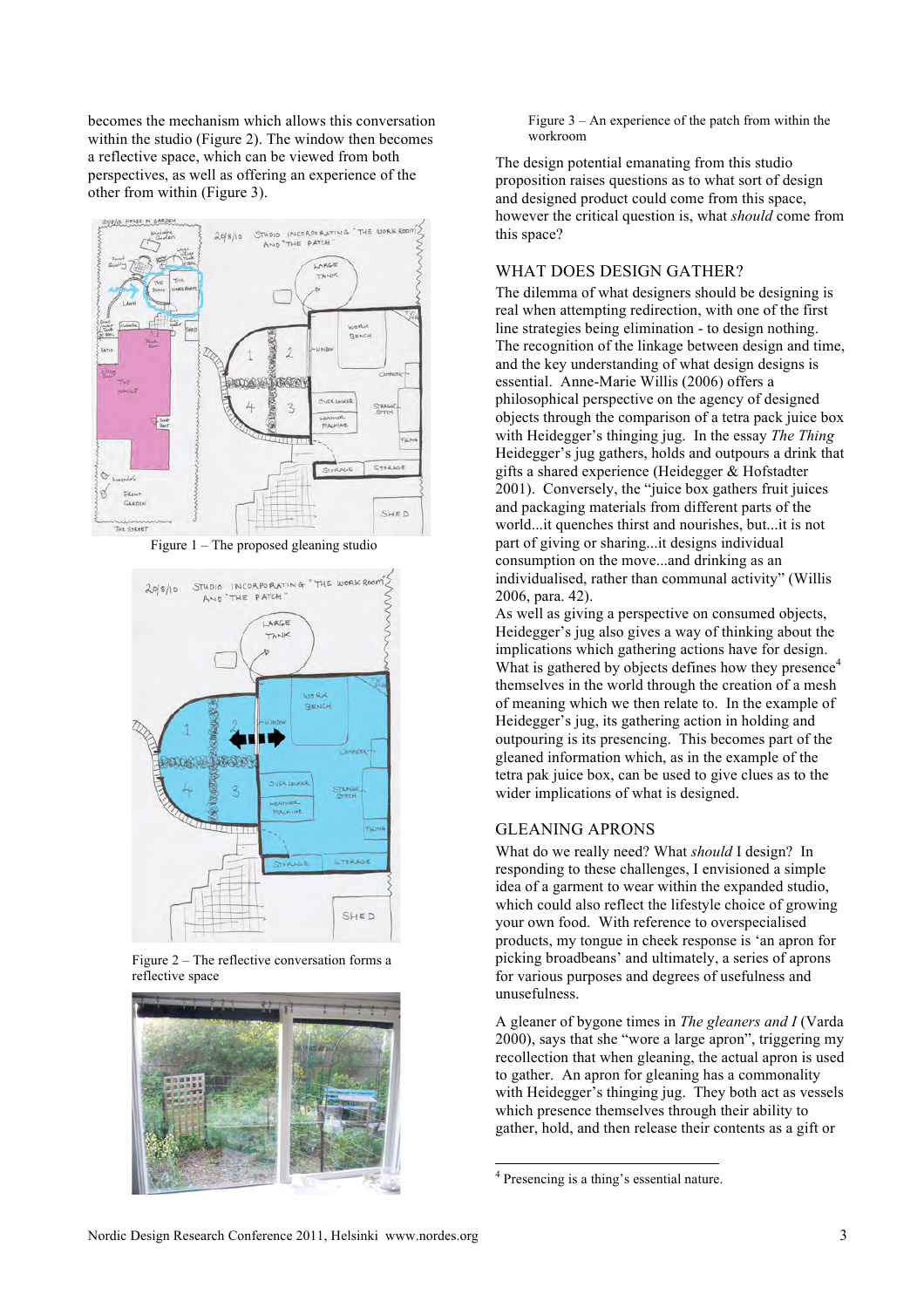something for others to use. With this in mind, I examined the essence of a broad bean when generating design ideas. The pod of the broadbean acts as a vessel for the bean or the seed inside. It gathers and holds the bean as it grows, but also performs an act of nurturing and protection, until the bean, like the liquid in the jug, is gifted outwards as something to be consumed (Figure 4). The apron used for gathering the broadbeans, can be seen to presence itself as a vessel through the same kind of actions.



Figure 4 – Broadbeans gathered by its pod

These vessels – the pod and the apron also share another similarity in that they are shaped through what they gather. Every bean pod is made of the same stuff, but the shaping unique to each individual pod is reliant on the beans which are gathered and grow inside it. The bean makes the pod, and the broadbeans make the shape of the gathering apron. All of these thoughts in regard to the possible actions of the resulting apron are gleaned and utilised in developing its design.

Other gleaned information was formative in shaping the broadbean apron. A survey of vintage, domestic style aprons in my personal collection, with which I have an aesthetic affinity, was influential. As a garment, aprons may be seen as purely functional items of clothing, however there are many different styles and versions, even within this small sample. Here there are various markers of what aprons represent. Domesticity is visually coded in many ways through the fabric, patterning, print, or motifs, and suggestive of what may be gathered, eaten, experienced, thought about and ultimately gifted when wearing the apron.

The completed apron is viewed within the reflective space, from the perspectives of both the workroom and the patch (Figure 5).

The varied viewpoints, and different lighting conditions within the gleaning studio, facilitate reflection and emphasize the diverse acts of gleaning that shaped the apron, being:

- The use of material waste the leather from previous projects and the lace from my motherin-law's toilet window curtain.
- The style/shape of the apron and the motif design, both influenced by vintage examples.
- The techniques of utilising small pieces of leather waste, developed through earlier projects.
- My experience of picking, preparing and eating broadbeans.
- The actual gleaning of broadbeans using the apron as a vessel (Figure 6)



Figure 5 – The apron for picking broadbeans, viewed from the patch (left), and from inside the workroom (right)



Figure 6 – The apron full of broadbeans (left) and the beans inside (right)

The apron evokes the gleaning activities that shaped it, and it is hoped that the essence of this gleaning will be transmitted to the eventual user of the object. At this stage of the research, it is difficult to predict how this will play out. An awareness of redirection could be incited, but at the very least, the growing and picking of broadbeans will be encouraged.

#### DISCUSSION

The research to this point raises questions regarding future practice, the agency of designed objects and a potential redirective template. I have suggested that in meeting the challenges of redirection, there is a need for reflection within design's process, in which inward and outward expansion are both essential. By utilising the generative metaphor of gleaning, useful attributes, both inside and outside of the practice are discovered. This suggests that future fashion practices will be influenced and have influences within a broader sphere in relation to issues of sustain-ability.

The metaphor of gleaning, in relation to the designed object, also imparts an insight into its design and make. Furthermore, considering the continuing agency of the object - what it will glean, what it will gather, gives a sense of how it presences itself through time. Within my practice-based research, the design output hopes to offer experiential engagement for the eventual user,